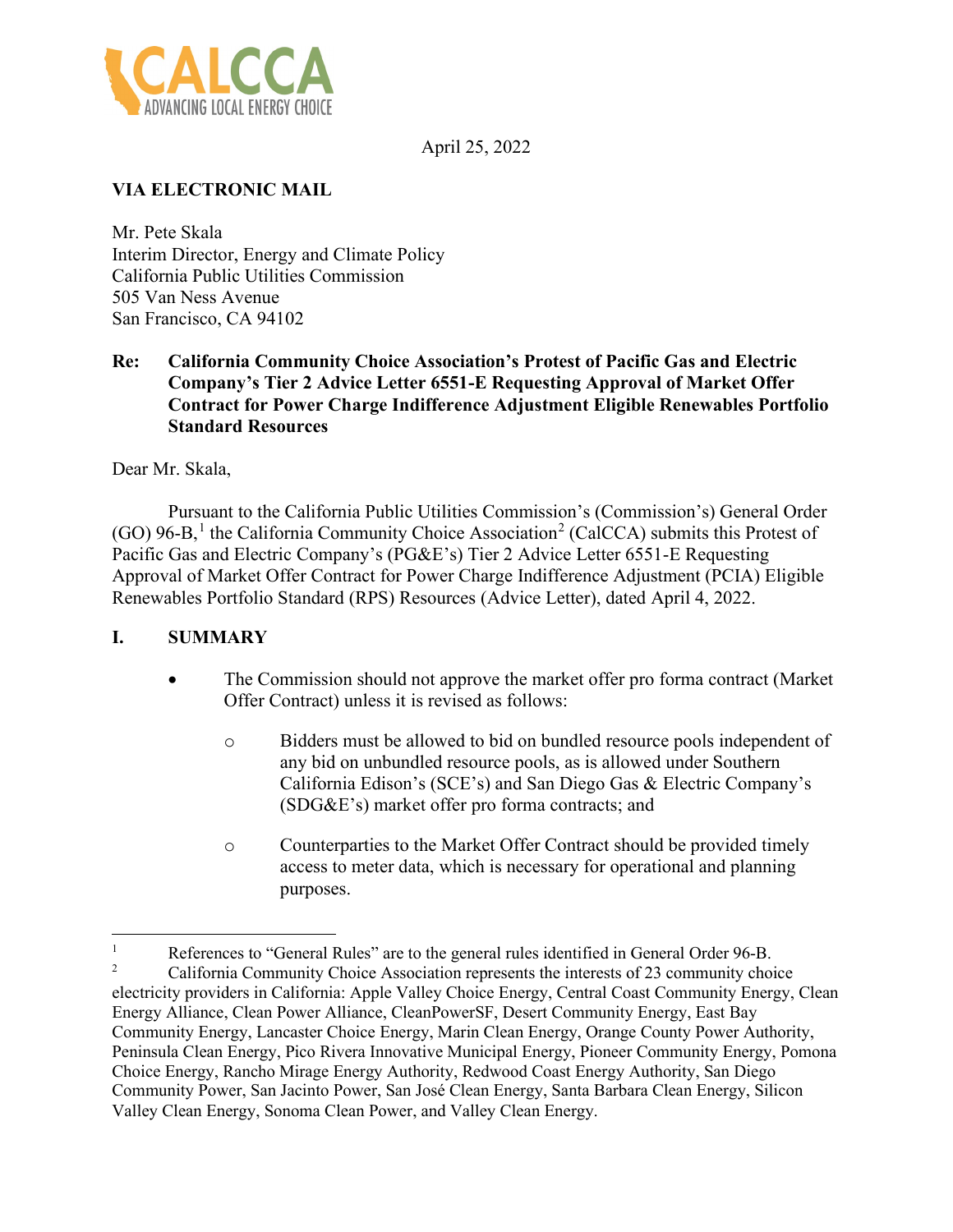Mr. Pete Skala CalCCA Protest of PG&E AL 6551-E April 25, 2022 Page 2

> • CalCCA reserves the right to comment on the terms of the Market Offer Contract following the filing of the investor-owned utilities' (IOUs') "Market Offer Process" and sales strategy documents in May.

## **II. BACKGROUND**

PG&E filed the Advice Letter on April 4, 2022, seeking approval of the Market Offer Contract. The market offer follows the voluntary allocation as part of the Voluntary Allocation and Market Offer (VAMO) process, as directed by Decision (D.) 21-05-030 in the PCIA proceeding (Phase 2 Decision). Under VAMO, PCIA-eligible RPS resources remaining in the IOUs' portfolios following the voluntary allocation elections will be offered for sale to the market. The Phase 2 Decision requires details of the VAMO process to be worked out in the RPS Proceeding. The Advice Letter, including an opportunity for LSEs to raise concerns on the pro forma contracts, is submitted pursuant to D.22-01-004 in the RPS Proceeding.[3](#page-1-0)

On February 28, 2022, PG&E filed its Tier 2 Advice Letter 6517-E requesting approval of the pro forma contract to be used in the voluntary allocation phase of VAMO. CalCCA submitted its protest to this Advice Letter on March 21, 2022. Subsequently, PG&E 6517-E, along with the Advice Letters of SCE and SDG&E, regarding their pro forma voluntary allocation contracts, was suspended by the Energy Division for a period of up to 120 days beginning March 29,  $2022.^4$  $2022.^4$ 

By Ruling dated April 11, 2022, the Assigned Commissioner and Assigned Administrative Law Judge in the RPS Proceeding established a revised schedule for the market offer portion of VAMO.<sup>[5](#page-1-2)</sup> This Ruling requires the IOUs to submit a "Market Offer Process" for Commission and stakeholder review by May 2, 2022, followed by a period for comments and reply comments.<sup>[6](#page-1-3)</sup> The Commission's decision on the Market Offer Process is set for the third quarter of 2022.<sup>[7](#page-1-4)</sup>

By Ruling dated April 21, 2022, the Administrative Law Judge modified this schedule to permit each IOU to separately develop and submit confidential market sensitive "Market Offer Sales Strategies" on May 16, 2022, following the submission of the joint Market Offer Process.<sup>[8](#page-1-5)</sup> The comment and reply comment period on the Market Offer Process will now end in June.

<span id="page-1-2"></span>5 *Assigned Commission and Assigned Administrative Law Judge's Ruling Identifying Issues and Schedule of Review for 2022 Renewables Portfolio Standard Procurement Plans and Denying Joint IOUs' Motion to File Advice Letters for Market Offer Process*, R.18-07-003 (Apr. 11, 2022).

<span id="page-1-0"></span><sup>3</sup> D.22-01-004, *Decision on 2021 Renewables Portfolio Standard Procurement Plans*, R.18-07-003 (Jan. 13, 2022) (RPS Decision), at 14.

<span id="page-1-1"></span><sup>4</sup> Energy Division Advice Letter Suspension Notice emailed March 29, 2022.

<span id="page-1-4"></span><span id="page-1-3"></span><sup>6</sup>  $I_d$ , Attachment A.

**<sup>7</sup>** *Id*.

<span id="page-1-5"></span><sup>8</sup> *Administrative Law Judge's Ruling Modifying the Schedule for Track 1 of the 2022 Renewables Portfolio Standard Procurement Plan*, R.18-07-003 (Apr. 21, 2022).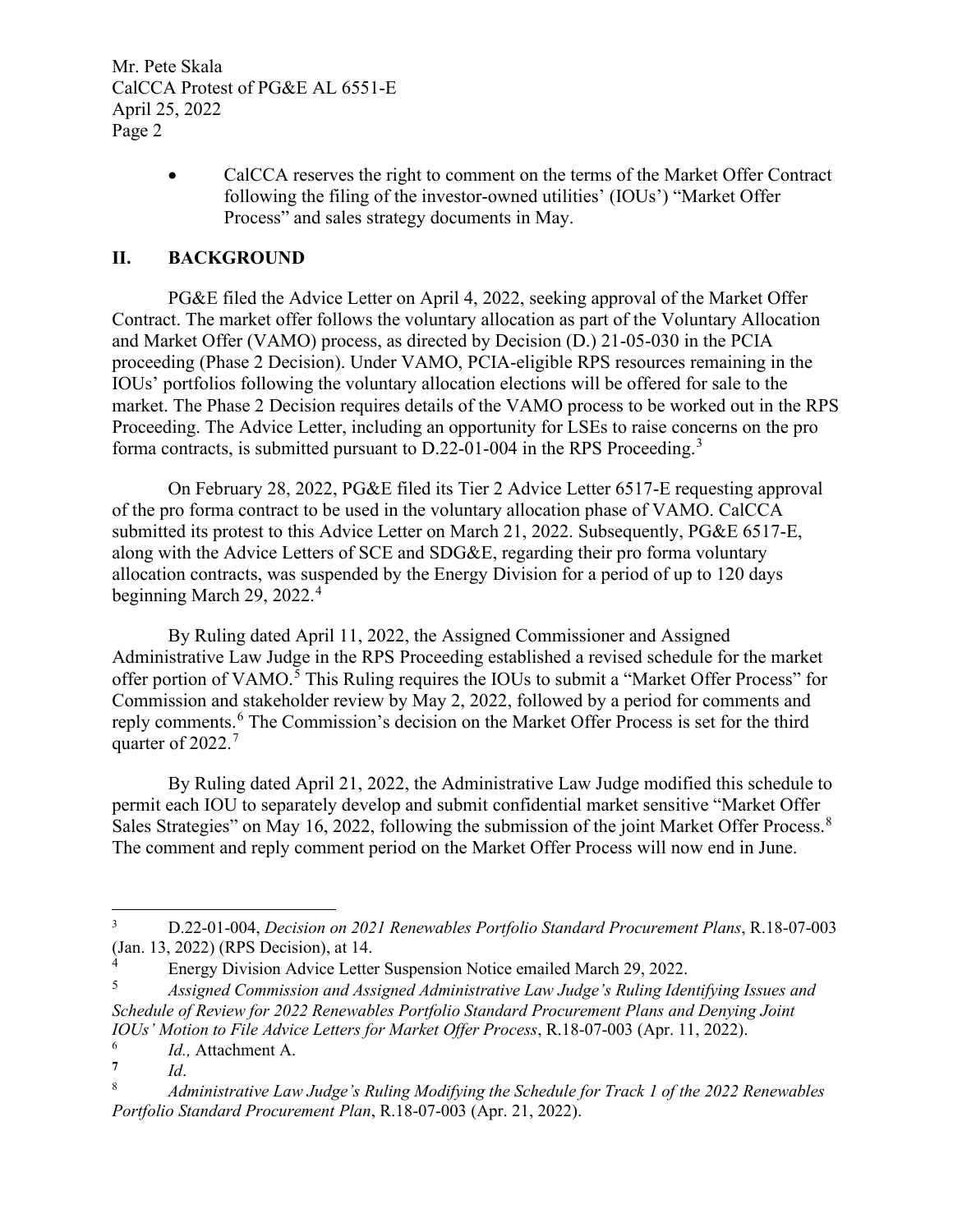Mr. Pete Skala CalCCA Protest of PG&E AL 6551-E April 25, 2022 Page 3

There is intended to be no change to the schedule for the Commission's decision on the Market Offer Process.

## **III. PROTEST**

## **1. PG&E Should be Required to Align the Products Offered in its Market Offer Contract to Those Offered by SCE and SDG&E**

PG&E's Market Offer Contract is a generic form document that offers a product comprising a "slice" of PG&E's total PCIA-eligible RPS portfolio remaining after the voluntary allocations. This slice will include a mixture of PG&E's bundled and unbundled resources, and the composition of that mixture may change during the term of the Market Offer Contract due to portfolio optimization efforts and the termination of existing contracts. As a result, bidders in the market offer will be required to place a value on a mixture of resources without any guarantee that the composition of the pool of resources on which they bid will not change. The Market Offer Contract as currently written will make it impossible for bidders to establish the ultimate value of the product offered.

In contrast, SCE and SDG&E offer products in their market offer pro forma contracts that contain a "slice" of resources based on their PCC classifications (*i.e.*, bundled and unbundled RECs). Such products provide flexibility to parties and ensure the ability of parties to properly value the products. As such, the market offer process for SCE and SDG&E provides far greater certainty to bidders. PG&E should be required to align its product offerings in the market offer to those of SCE and SDG&E.

#### **2. The Market Offer Contract Must Require PG&E to Provide LSEs With Timely Access to Meter Data**

As CalCCA noted with respect to the Voluntary Allocation Contract, counterparties receiving energy and/or RECs from PG&E through the market offer process require timely access to data regarding their purchases for operational and planning purposes. Unlike a traditional "firm" contract for energy and/or RECs, the Market Offer Contract offers a varying quantity of energy and/or RECs based on actual generation from a "slice" of a pool of resources. Because this volume is inherently variable, information regarding amounts delivered is crucial.

PG&E receives initial data shortly after the delivery month. Counterparties require at least initial, non-binding meter data of the contract quantity as soon as reasonably practicable, but no later than fifteen (15) calendar days following the delivery month. The information is used for forecasting, portfolio management, as well as contract validation and administrative purposes. As CalCCA has also noted with respect to the Voluntary Allocation Contract, the disadvantage to CCAs from limited access to this generation data impedes both their ability to plan for their future needs, and to account for the purchase they are making on their customers' behalf. Ultimately, this additional uncertainty reduces the value of the associated RECs compared to what could be purchased under improved terms. CalCCA therefore requests that the